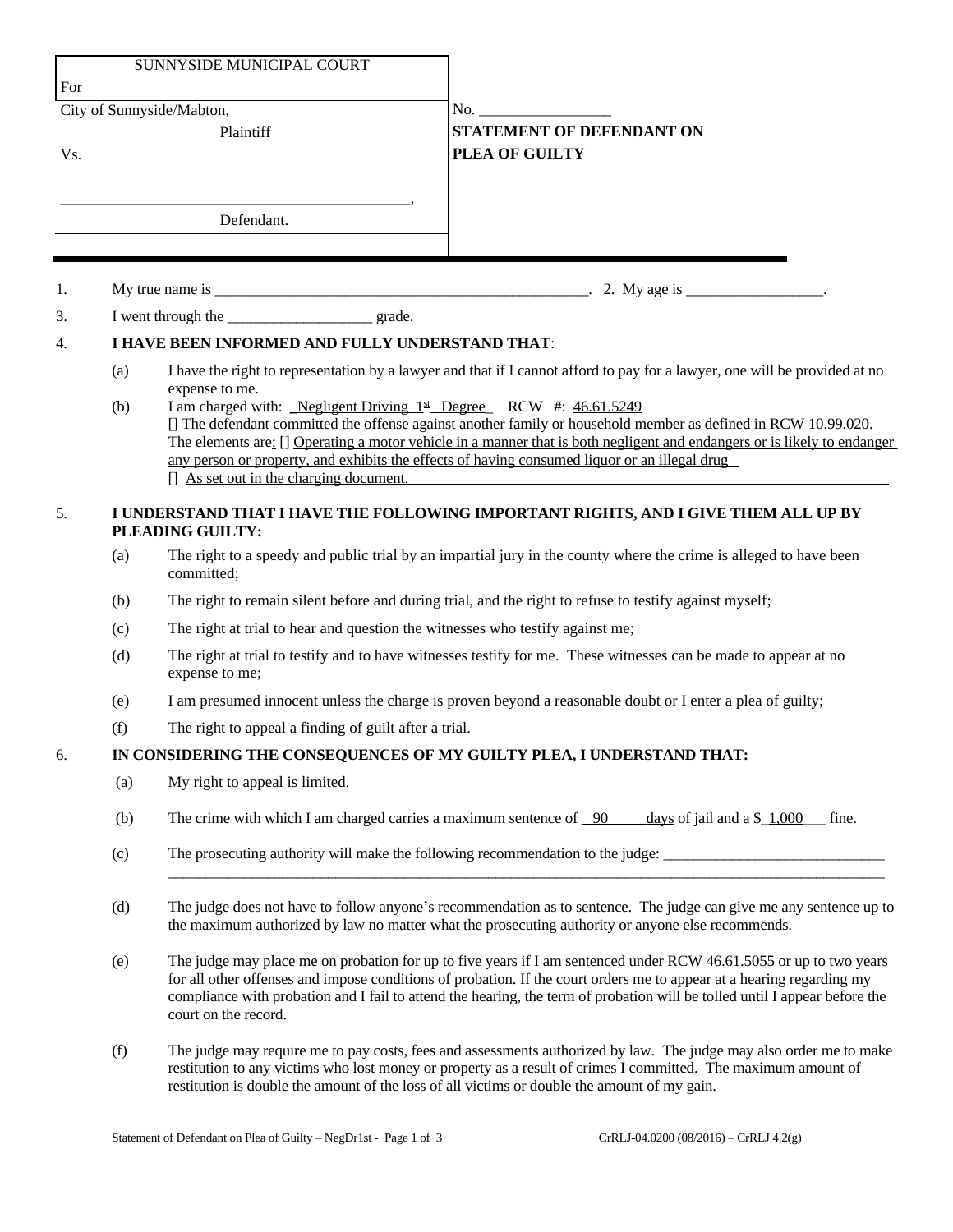(g) If I am not a citizen of the United States, a plea of guilty to an offense punishable as a crime under state law is grounds for deportation, exclusion from admission to the United States, or denial of naturalization pursuant to the laws of the United States.

## *NOTIFICATION RELATING TO SPECIFIC CRIMES: IF ANY OF THE FOLLOWING PARAGRAPHS APPLY, THE BOX SHOULD BE CHECKED AND THE PARAGRAPH INITIALED BY THE DEFENDANT.*

- [] h The crime of \_\_\_\_\_\_\_\_\_\_\_\_\_\_\_\_\_ has a mandatory minimum sentence of \_\_\_\_\_\_\_\_\_\_\_\_\_\_\_ day in jail and \$\_\_\_\_\_\_\_\_\_\_\_\_ fine plus costs and assessments. The law does not allow any reduction of this sentence.
- [ ] i This plea of guilty will result in suspension or revocation of my driving license or privilege by the Department of Licensing for a minimum period of \_\_\_\_\_\_\_\_\_\_\_. DOL may impose a longer period of suspension or revocation based upon my record of conviction. This period may not include suspension or revocation based on other matters. RCW46.61.5055(9)
- $\begin{bmatrix} 1 \end{bmatrix}$  I understand that RCW 46.20.265 requires that my driver's license be revoked if (a) the current offense is a violation under RCW chapter 69.41(Legend drug), 69.50 (VUCSA), or 69.52 (Imitation drugs), and I was under the age of 21 at the time of the offense **OR** (b) the current offense is a violation under RCW 9.41.040(unlawful possession of firearm), and I was under the age of 18 at the time of the offense **OR** (c) the current offense is a violation under RCW chapter 66.44(alcohol), and I was under the age of 18 at the time of the offense, **AND** if (a), (b), or (c) applies, the court finds that I previously committed an offense while armed with a firearm, an unlawful possession of a firearm offense, or an offense in violation of chapter 66.44, 69.41, 69.50, or 69.52 RCW.
- [  $\lfloor k$  I may not possess, own, or have under my control any firearm, and under federal law any firearm or ammunition, unless my right to do so is restored by the court of record that ordered the prohibition on possession of a firearm or the Superior Court in Washington state where I live, and by a federal court if required. I must immediately surrender any concealed pistol license.
- [ ] l If this crime involves a drug offense, my eligibility for state and federal education benefits will be affected. 20 U.S.C. § 1091(r).
- [ ] m This plea of guilty is considered a conviction under RCW 46.25.010 and I will be disqualified from driving a commercial motor vehicle. RCW 46.25.090. I am required to notify the Department of Licensing and my employer of this guilty plea within 30 days after the judge signs this document. RCW 46.25.030.
- [  $\ln$  If this case involves reckless driving and the original charge was driving while under the influence of alcohol and/or being in actual physical control of a vehicle while under the influence of alcohol and/or drugs and I have one or more prior offenses, as defined in RCW 46.61.5055(14), within 7 years; or if the original charge was vehicular homicide (RCW 46.61.520) or vehicular assault (RCW 46.61.522) committed while under the influence of intoxicating liquor or any drug, I have been informed and understand that I will be subject to the penalties for Reckless Driving described in the "DUI" Attachment.
- [ ] o If this case involves negligent driving in the first degree, and I have one or more prior offenses, as defined in RCW 46.61.5055(14), within 7 years, I have been informed and understand that I will be subject to the penalties for Negligent Driving 1<sup>st</sup> Degree as described in the "DUI" Attachment.
- [ ] p If this case involves a conviction for operating a vehicle without an ignition interlock device under RCW 46.20.740, then my sentence will run consecutive to any sentences imposed under RCW 46.20.750, 46.61.502, 46.61.504, or 46.61.5055. RCW 46.20.740(3).
- [ ] q If this case involves a conviction for tampering with or circumventing an ignition interlock device under RCW 46.20.750, then my sentence will run consecutive to any sentences imposed under RCW 46.20.740(3), 46.61.502, 46.61.504, 46.61.5055, 46.61.520(1) or 46.61.522(1)(b).
- [ ] r *Travel Restrictions:* I will be required to contact my probation officer, the probation director or designee, or the court if there is no probation department, to request permission to travel or transfer to another state if I am placed on probation for one year or more and this crime involves: (i) an offense in which a person has incurred direct or threatened physical or psychological harm; (ii) an offense that involves the use or possession of a firearm; (iii) a second or subsequent misdemeanor offense of driving while impaired by drugs or alcohol; (iv) a sexual offense that requires the offender to register as a sex offender in the sending state. I understand that I will be required to pay an application fee with my travel or transfer request.